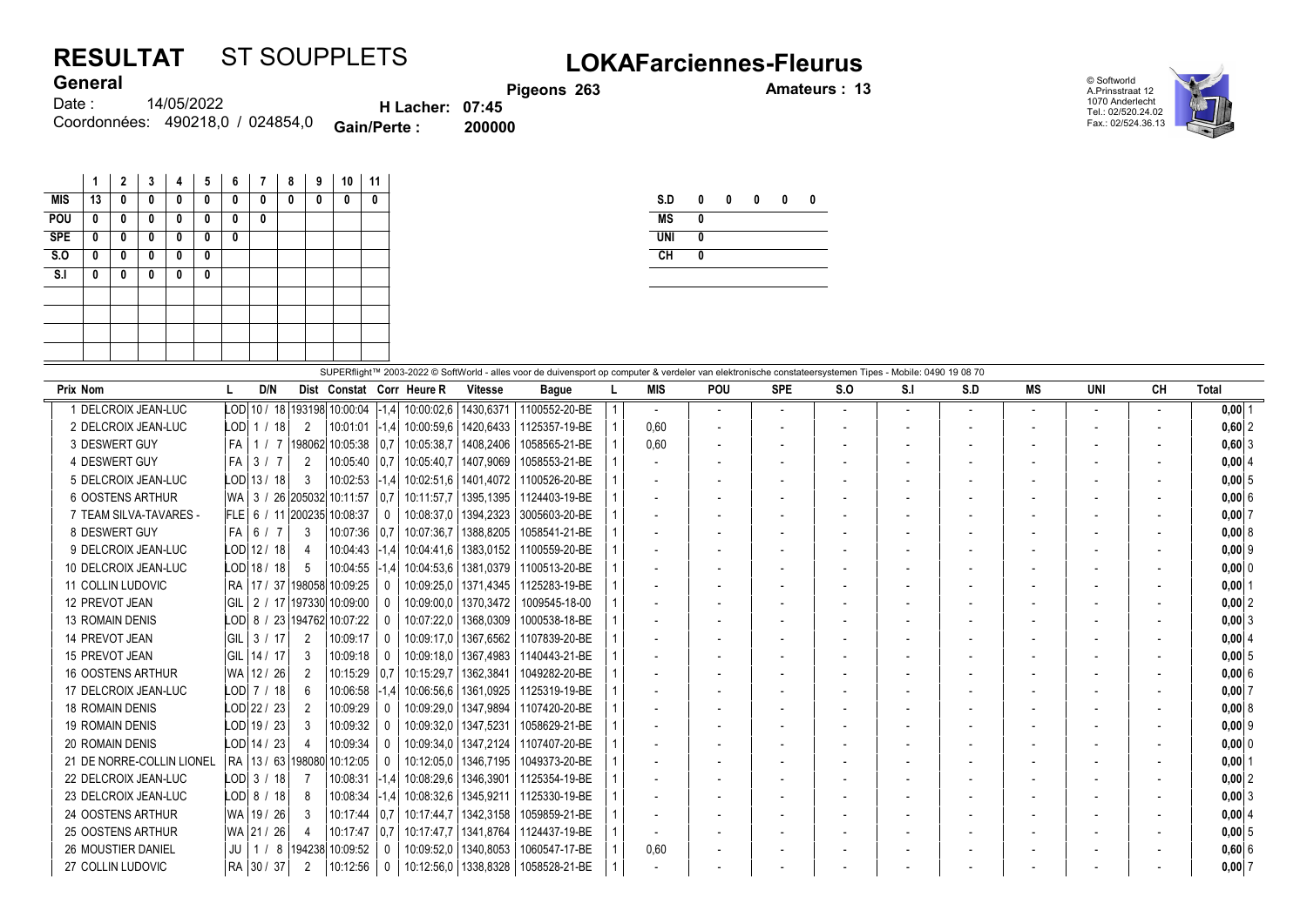| <b>Prix Nom</b>             |     | D/N            |                | Dist Constat Corr Heure R         |              |                        | Vitesse                            | <b>Bague</b>                                            |                | MIS  | POU | <b>SPE</b> | S.O | S.I | S.D | MS | UNI | CН | Total          |
|-----------------------------|-----|----------------|----------------|-----------------------------------|--------------|------------------------|------------------------------------|---------------------------------------------------------|----------------|------|-----|------------|-----|-----|-----|----|-----|----|----------------|
| 28 COLLIN LUDOVIC           |     | RA 18 / 37     | -3             | 10:12:59                          | - 0          |                        | 10:12:59.0   1338.3806             | 1058523-21-BE                                           |                |      |     |            |     |     |     |    |     |    | $0,00$ 8       |
| 29 TEAM SILVA-TAVARES -     |     | FLE  1 / 11    | $\overline{2}$ | 10:14:40                          | 0            | 10:14:40.0   1337.8731 |                                    | 1080293-21-BE                                           |                | 0,15 |     |            |     |     |     |    |     |    | $0,15$ 9       |
| 30 TEAM SILVA-TAVARES -     |     | $FLE$ 9 / 11   | -3             | 10:14:44                          | 0            |                        | 10:14:44.0   1337.2774             | 3009728-20-BE                                           |                |      |     |            |     |     |     |    |     |    | $0,00$ 0       |
| 31 COLLIN LUDOVIC           |     | RA   7 / 37    | -4             | 10:13:07                          | 0            |                        | 10:13:07.0   1337.1756             | 1107510-20-BE                                           |                |      |     |            |     |     |     |    |     |    | $0,00$  1      |
| 32 COLLIN LUDOVIC           |     | RA   16 / 37   | -5             | 10:13:24                          | 0            |                        | 10:13:24,0   1334,6226             | 1058533-21-BE                                           |                |      |     |            |     |     |     |    |     |    | $0,00$ 2       |
| 33 OOSTENS ARTHUR           | WA  | 2 / 26         | -5             | 10:18:40 0.7                      |              |                        | 10:18:40.7   1334, 1633            | 1049269-20-BE                                           |                |      |     |            |     |     |     |    |     |    | $0,00$ 3       |
| 34 COLLIN LUDOVIC           |     | RA 36 / 37     | -6             | 10:13:28                          | $\mathbf{0}$ |                        | 10:13:28,0   1334,0233             | 1064923-19-BE                                           |                |      |     |            |     |     |     |    |     |    | 0,00   4       |
| 35 OOSTENS ARTHUR           |     | WA   18 / 26   | -6             | 10:18:48 0.7                      |              | 10:18:48,7   1333,0068 |                                    | 1032326-19-BE                                           |                |      |     |            |     |     |     |    |     |    | $0,00$ 5       |
| 36 OOSTENS ARTHUR           |     | WA 11 / 26     |                | $10:18:48$ 0,7                    |              | 10:18:48,7   1333,0068 |                                    | 1059830-21-BE                                           |                |      |     |            |     |     |     |    |     |    | 0,00 6         |
| 37 DESWERT GUY              | FA  | 4 / 7          | -4             | $10:13:40$   0.7                  |              | 10:13:40,7   1332,1511 |                                    | 1058557-21-BE                                           |                |      |     |            |     |     |     |    |     |    | 0,007          |
| <b>38 OOSTENS ARTHUR</b>    |     | WA 8 / 26      | -8             | $10:18:58$ 0,7                    |              | 10:18:58,7   1331,5641 |                                    | 1124423-19-BE                                           |                |      |     |            |     |     |     |    |     |    | 0,00 8         |
| 39 DE NORRE-COLLIN LIONEL   |     | RA   6 / 63    | $\overline{2}$ | 10:13:55                          |              |                        | 10:13:55,0   1330,1399             | 1013635-20-BE                                           |                |      |     |            |     |     |     |    |     |    | $0,00$ 9       |
| 40 COLLIN LUDOVIC           |     | RA 22 / 37     |                | 10:14:04                          | 0            |                        | 10:14:04.0   1328.6540             | 1107544-20-BE                                           |                |      |     |            |     |     |     |    |     |    | $0,000$ 0      |
| 41 COLLIN LUDOVIC           |     | RA   1 / 37    | -8             | 10:14:09                          | 0            |                        | 10:14:09.0   1327.9115             | 1060119-17-BE                                           |                |      |     |            |     |     |     |    |     |    | $0,00$ 1       |
| <b>42 OOSTENS ARTHUR</b>    |     | WA 13 / 26     |                | 10:19:25   0.7                    |              |                        | 10:19:25,7   1327,6838             | 1000071-18-BE                                           |                |      |     |            |     |     |     |    |     |    | 0,00 2         |
| 43 PREVOT JEAN              |     | GIL   8 / 17   |                | 10:13:46                          | 0            |                        | 10:13:46,0   1326,4396             | 1107837-20-BE                                           |                |      |     |            |     |     |     |    |     |    | 0,00 3         |
| <b>44 COLLIN LUDOVIC</b>    |     | RA   4 / 37    | -9             | 10:14:23                          | 0            |                        | 10:14:23.0   1325.8373             | 1058485-21-BE                                           |                |      |     |            |     |     |     |    |     |    | 0,00   4       |
| <b>45 OOSTENS ARTHUR</b>    |     | WA 6 / 26      | - 10           | $10:20:09$ 0,7                    |              |                        | 10:20:09.7   1321.4089             | 1059843-21-BE                                           |                |      |     |            |     |     |     |    |     |    | 0,005          |
| <b>46 COLLIN LUDOVIC</b>    |     | RA   13 / 37   | -10            | 10:14:58                          | 0            |                        | 10:14:58,0   1320,6802             | 1058506-21-BE                                           |                |      |     |            |     |     |     |    |     |    | 0,006          |
| 47 MALOTEAUX RAYMOND        |     |                |                | LA   7 / 17 201774 10:17:50  -0,7 |              |                        | 10:17:49.3   1320.3233             | 5089522-20-BE                                           |                |      |     |            |     |     |     |    |     |    | 0,007          |
| <b>48 MALOTEAUX RAYMOND</b> |     | LA   12 / 17   | $\overline{2}$ | $10:17:58$ $ -0,7 $               |              |                        | 10:17:57,3   1319,1723             | 1148521-20-BE                                           |                |      |     |            |     |     |     |    |     |    | 0,008          |
| 49 OOSTENS ARTHUR           |     | WA   15 / 26   | - 11           | $10:20:26$   0.7                  |              |                        | 10:20:26.7   1319,0003             | 1049306-20-BE                                           |                |      |     |            |     |     |     |    |     |    | $0,00$  9      |
| 50 OOSTENS ARTHUR           |     | WA 16 / 26     | -12            | 10:20:27   0,7                    |              | 10:20:27,7   1318,8590 |                                    | 1060949-17-BE                                           |                |      |     |            |     |     |     |    |     |    | 0,00 0         |
| 51 OOSTENS ARTHUR           |     | WA 14 / 26     | -13            | 10:20:28 0.7                      |              |                        | 10:20:28,7   1318,7175             | 1059872-21-BE                                           |                |      |     |            |     |     |     |    |     |    | $0,00$  1      |
| 52 OOSTENS ARTHUR           |     | WA 26 / 26     | -14            | $10:20:33$ 0.7                    |              | 10:20:33,7   1318,0111 |                                    | 1049304-20-BE                                           |                |      |     |            |     |     |     |    |     |    | $0,00$  2      |
| 53 MALOTEAUX RAYMOND        |     | LA 15/17       | -3             | 10:18:43 -0.7                     |              |                        | 10:18:42,3   1312,7354             | 1059948-21-BE                                           |                |      |     |            |     |     |     |    |     |    | $0,00$ 3       |
| 54 PREVOT JEAN              | GIL | 9/17           | -5             | 10:15:44                          | 0            |                        | 10:15:44.0   1309.1333             | 1107826-20-BE                                           |                |      |     |            |     |     |     |    |     |    | 0,004          |
| 55 COLLIN LUDOVIC           |     | RA 29 / 37     | -11            | 10:16:31                          | 0            |                        | 10:16:31.0   1307.1697             | 1000170-18-BE                                           |                |      |     |            |     |     |     |    |     |    | 0,005          |
| 56 DE NORRE-COLLIN LIONEL   |     | RA 51 / 63     | -3             | 10:16:36                          | 0            |                        | 10:16:36,0   1306,5964             | 1013630-20-BE                                           |                |      |     |            |     |     |     |    |     |    | 0,00 6         |
| 57 ROMAIN DENIS             |     | $LOD$ 1 / 23   | -5             | 10:14:04                          | 0            | 10:14:04.0   1306.5431 |                                    | 1148516-20-BE                                           |                |      |     |            |     |     |     |    |     |    | 0,007          |
| 58 MALOTEAUX RAYMOND        |     | LA 111 / 17    | 4              | $10:19:54$ $ -0.7 $               |              |                        | 10:19:53,3   1302,7063             | 1099099-20-BE                                           |                |      |     |            |     |     |     |    |     |    | 0,00 8         |
| 59 ROMAIN DENIS             |     | LOD 15 / 23    |                | 10:15:16                          | 0            |                        | 10:15:16.0   1296.1091             | 1000512-18-BE                                           |                |      |     |            |     |     |     |    |     |    | $0,00$  9      |
| 60 ROMAIN DENIS             |     | LOD 3 / 23     |                | 10:15:33                          | 0            |                        | 10:15:33,0   1293,6700             | 1107425-20-BE                                           |                |      |     |            |     |     |     |    |     |    | $0,00$ 0       |
| 61 DE NORRE-COLLIN LIONEL   |     | RA 22 / 63     |                | 10:18:22                          | $\mathbf{0}$ |                        | 10:18:22.0   1291.5453             | 1058423-21-BE                                           |                |      |     |            |     |     |     |    |     |    | $0,00$   1     |
| 62 DE NORRE-COLLIN LIONEL   |     | RA 34 / 63     |                | 10:18:33                          | 0            |                        | 10:18:33.0   1290.0033             | 1058410-21-BE                                           |                |      |     |            |     |     |     |    |     |    | $0,00$ 2       |
| 63 DE NORRE-COLLIN LIONEL   |     | RA  41 / 63    | -6             | 10:18:40                          | 0            |                        | 10:18:40.0   1289.0239             | 1058405-21-BE                                           |                |      |     |            |     |     |     |    |     |    | $0,00 \, \, 3$ |
| 64 OOSTENS ARTHUR           |     | WA 17 / 26     | -15            | $10:24:03$ 0.7                    |              |                        | 10:24:03.7   1289.0095             | 1059879-21-BE                                           |                |      |     |            |     |     |     |    |     |    | $0,00$ 4       |
| 65 DE NORRE-COLLIN LIONEL   |     | RA   17 / 63   | $\overline{7}$ | 10:18:41                          | $\mathbf 0$  |                        | 10:18:41,0   1288,8841             | 1019653-21-BE                                           |                |      |     |            |     |     |     |    |     |    | 0,005          |
| 66 OOSTENS ARTHUR           |     | WA 24 / 26 16  |                |                                   |              |                        |                                    | 10:24:06   0,7   10:24:06,7   1288,6046   1059875-21-BE | $\overline{4}$ |      |     |            |     |     |     |    |     |    | $0,00$ 6       |
| 67 OOSTENS ARTHUR           |     | WA 20 / 26     | 17             |                                   |              |                        |                                    | 10:24:09 0.7 10:24:09.7 1288.1996 1059895-21-BE         | 1              |      |     |            |     |     |     |    |     |    | $0,00$ 7       |
| 68 DELCROIX JEAN-LUC        |     | $LOD$ 9 / 18   | - 9            |                                   |              |                        | 10:15:06 -1,4 10:15:04,6 1287,3287 | 1058380-21-BE                                           |                |      |     |            |     |     |     |    |     |    | 0,008          |
| 69 DELCROIX JEAN-LUC        |     | $LOD$ 16 / 18  | - 10           |                                   |              |                        |                                    | 10:15:09 -1,4 10:15:07,6 1286,9000 1052432-18-BE        |                |      |     |            |     |     |     |    |     |    | $0,00$ 9       |
| 70 TEAM SILVA-TAVARES -     |     | $ FLE $ 3 / 11 |                | $10:20:51$ 0                      |              |                        |                                    | 10:20:51,0   1284,7931   6227087-21-BE                  |                |      |     |            |     |     |     |    |     |    | $0,00$ 0       |
| 71 DE NORRE-COLLIN LIONEL   |     | RA 50/63       |                | $10:19:15$ 0                      |              |                        | 10:19:15,0   1284,1491             | 1049342-20-BE                                           |                |      |     |            |     |     |     |    |     |    | $0,00$  1      |
| 72 DE NORRE-COLLIN LIONEL   |     | RA 44 / 63     | - 9            | $10:19:21$ 0                      |              |                        |                                    | 10:19:21,0   1283,3173   1058422-21-BE                  |                |      |     |            |     |     |     |    |     |    | $0,00$ 2       |
| 73 OOSTENS ARTHUR           |     | WA 5 / 26      | 18             | $10:25:13$ 0,7                    |              |                        |                                    | 10:25:13,7   1279,6239   1137876-21-BE                  |                |      |     |            |     |     |     |    |     |    | $0,00$ 3       |